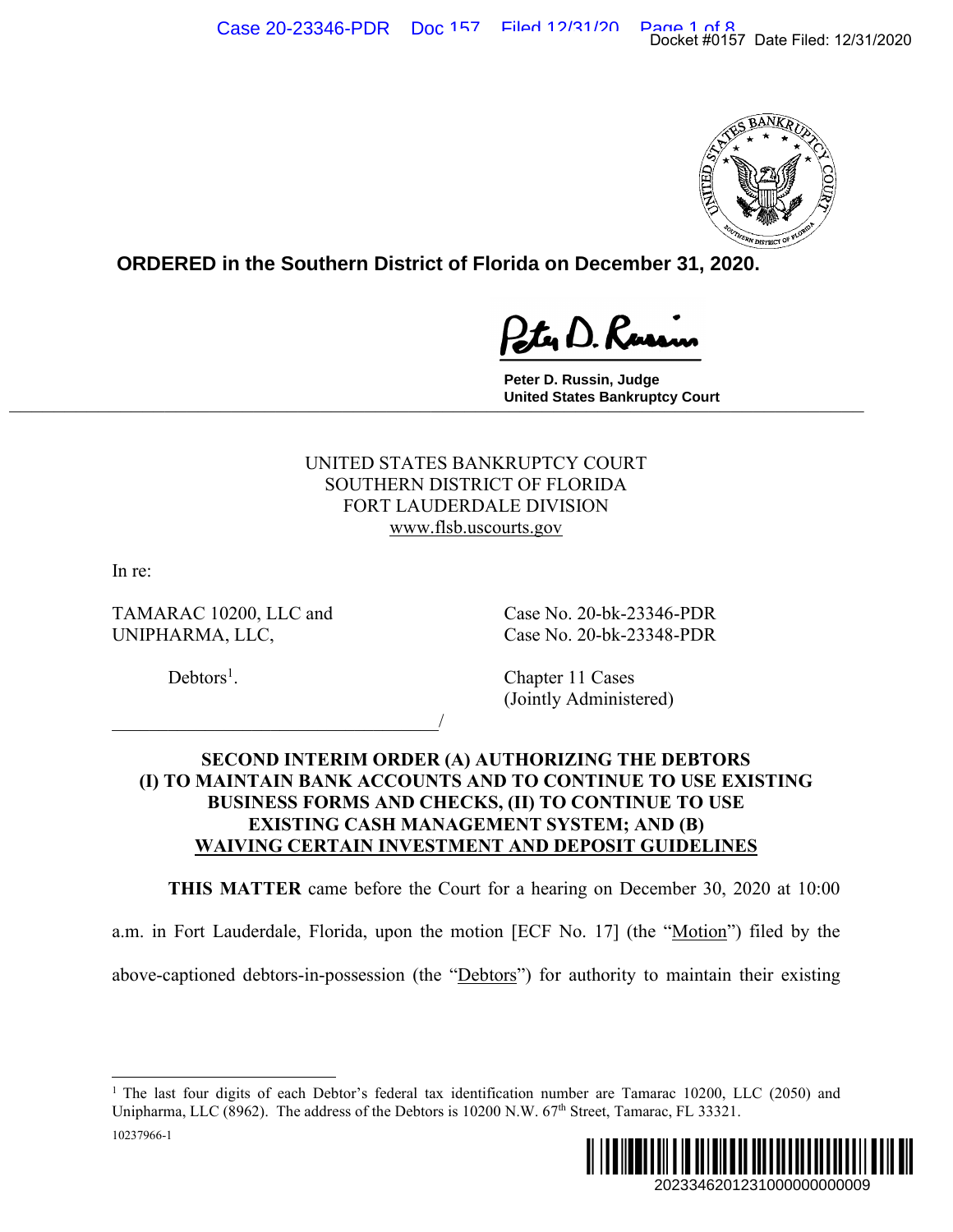### Case 20-23346-PDR Doc 157 Filed 12/31/20 Page 2 of 8

Bank Accounts<sup>2</sup> and to continue to use their existing Business Forms, checks and Cash Management System pursuant to sections 105(a), 363(c) and 345(b) of the Bankruptcy Code; and for a waiver of certain investment and deposit guidelines under section 345 of the Bankruptcy Code and the United States Trustee's Guidelines; the Court having reviewed the Motion and having heard the statements of counsel in support of the relief requested in the Motion at the hearing before the Court (the "Hearing"), including entry of a second interim order granting this Motion; the Court finding that: (i) it has jurisdiction over the matters raised in the Motion pursuant to 28 U.S.C. §§ 157 and 1334; (ii) this is a core proceeding pursuant to 28 U.S.C. § 157(b)(2)(A), and that this Court may enter a final order consistent with Article III of the Constitution; (iii) venue is proper before this Court pursuant to 28 U.S.C. §§ 1408 and 1409; (iv) the relief requested in the Motion is in the best interests of the Debtors, their estates, their creditors and other parties in interest; (v) notice of the Motion and the hearing were appropriate under the circumstances and no other notice need be provided; and (vi) upon review of the record before the Court, including the legal and factual bases set forth in the Motion and the First Day Declaration and the statements made by counsel at the hearing, good and sufficient cause exists to grant the relief requested. Accordingly, it is

# **ORDERED THAT**:

1. The Motion is **GRANTED**, on an interim basis, effective as of the Petition Date.

2. The Debtors are authorized to maintain and use their existing Cash Management System, as more fully set forth in the Motion. In connection with the ongoing utilization of the Cash Management System, the Debtors shall continue to maintain strict records with respect to all transfers of cash so that all transactions (including intercompany transactions) may be readily

<sup>&</sup>lt;sup>2</sup> Capitalized terms used but not otherwise defined herein shall have the meanings ascribed to them in the Motion.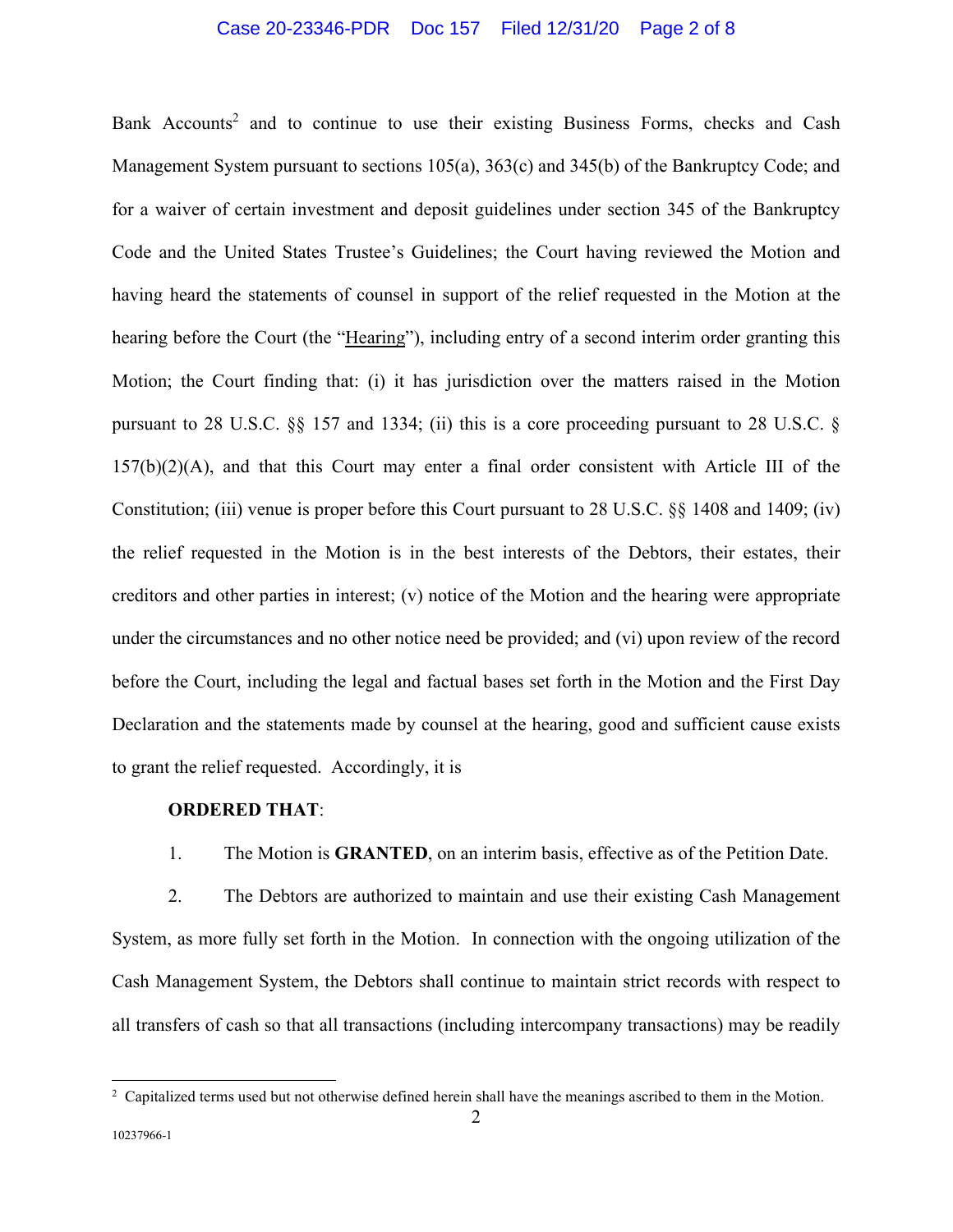# Case 20-23346-PDR Doc 157 Filed 12/31/20 Page 3 of 8

ascertained, traced, recorded properly and distinguished between pre-petition and post-petition transactions.

3. The Debtors are authorized to maintain and use their existing Bank Accounts which are identified on the schedule attached as **Exhibit "A"** to the Motion (the "Bank Accounts") in the names and with the account numbers existing immediately prior to the Petition Date.

4. For purposes of this Interim Order, the requirements in the United States Trustee Guidelines (the "Guidelines") that the Debtors (i) close all existing Bank Accounts and open new debtor in possession ("DIP") bank accounts in certain financial institutions designated as authorized depositories by the U.S. Trustee, (ii) establish one DIP account for all estate monies required for the payment of taxes (including payroll taxes), (iii) maintain a separate DIP account for cash collateral, (iv) obtain checks for all DIP accounts that bear the designation, "debtor-inpossession," the bankruptcy case number, and the type of account, and (v) close their books and records as of the Petition Date and to open new books and records, are all excused pending a final hearing. The Debtors shall continue, pending such final hearing, to work with the Office of the United States Trustee for the Southern District of Florida to address the issues set forth herein, and otherwise comply with the Guidelines.

5. The Debtors shall retain the authority to close certain of their Bank Accounts and open new debtor-in-possession accounts, or otherwise make changes to their Cash Management System as they deem necessary to facilitate their chapter 11 cases and operations, or as may be necessary to comply with the requirements of any debtor-in-possession financing facility or cash collateral usage approved by this Court. In the event that the Debtors open or close any additional bank accounts, such opening or closing shall be timely indicated on the Debtors'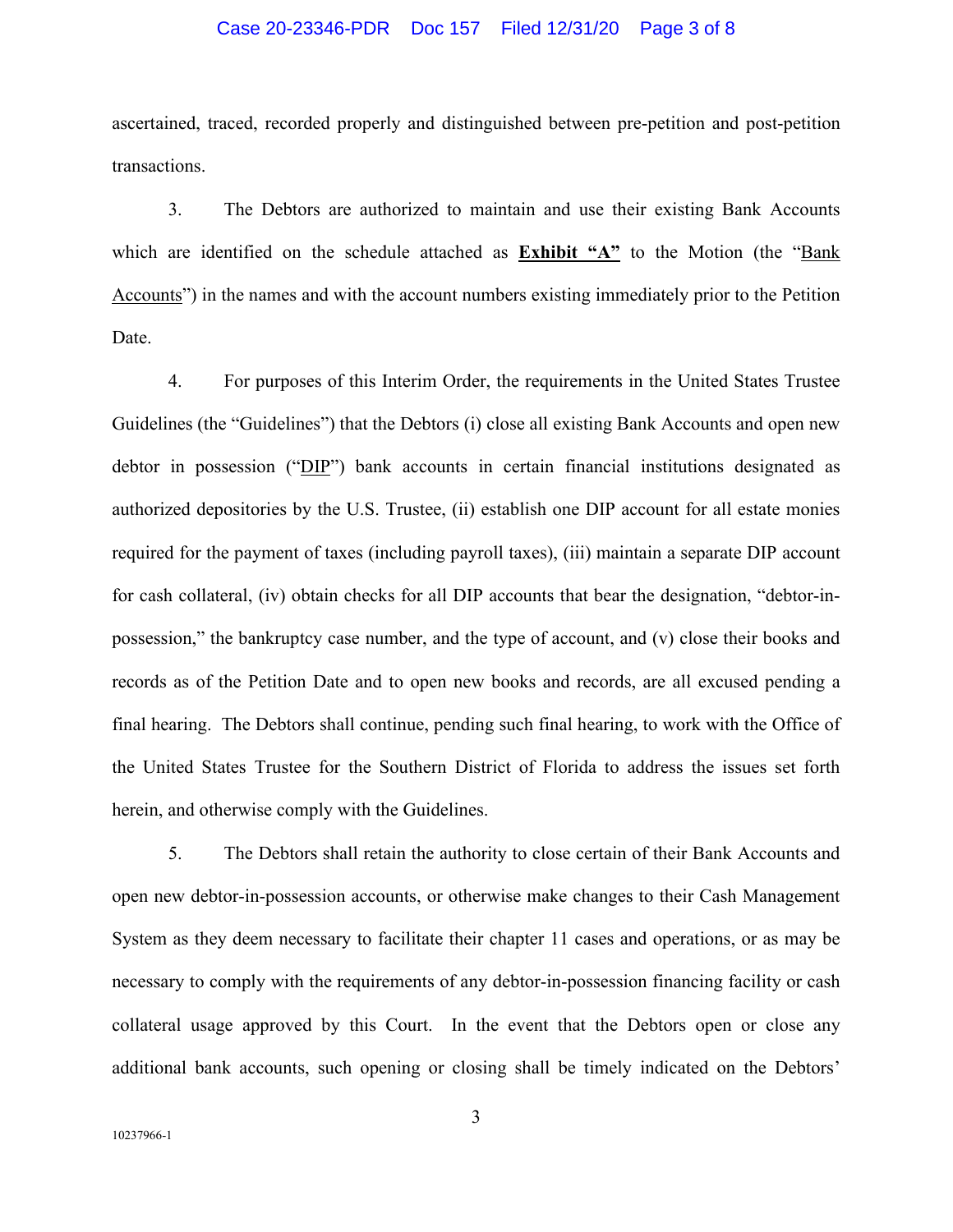# Case 20-23346-PDR Doc 157 Filed 12/31/20 Page 4 of 8

monthly operating reports and/or notice of such opening or closing shall otherwise be timely provided to the Office of the United States Trustee for the Southern District of Florida and the DIP Lender, as defined in the DIP Financing Order (as defined below). Any new bank accounts opened by the Debtors shall comply with the U.S. Trustee Guidelines.

6. The Debtors are authorized to deposit funds in and withdraw funds from their Bank Accounts by all usual means including, but not limited to, checks, wire transfers, automated clearinghouse transfers, electronic funds transfers and other debits and to treat the Bank Accounts for all purposes as debtor-in-possession accounts. All such transactions shall be reported in the applicable Debtors' monthly operating reports filed with the Court.

7. The Debtors are authorized to continue to use their preprinted checks, correspondence and Business Forms, including, but not limited to, purchase orders, letterhead, envelopes, promotional materials and other business forms, substantially in the forms existing immediately prior to the Petition Date, without reference to the Debtors' debtor-in-possession status; provided that the Debtors will add the "Debtor-in-Possession" designation to any new checks that they obtain or create post-petition.

8. The bank listed on **Exhibits "A"** to the Motion, and any and all other financial institutions receiving or transferring funds from or to the Debtors, are authorized and directed to cooperate with respect to the Debtors' efforts to maintain and use their Cash Management System and accounts.

9. Those certain existing deposit agreements between the Debtors and their existing depository and disbursement banks (including any deposit account control agreements) shall continue to govern the postpetition cash management relationship between the Debtors and such banks, and all of the provisions of such agreements.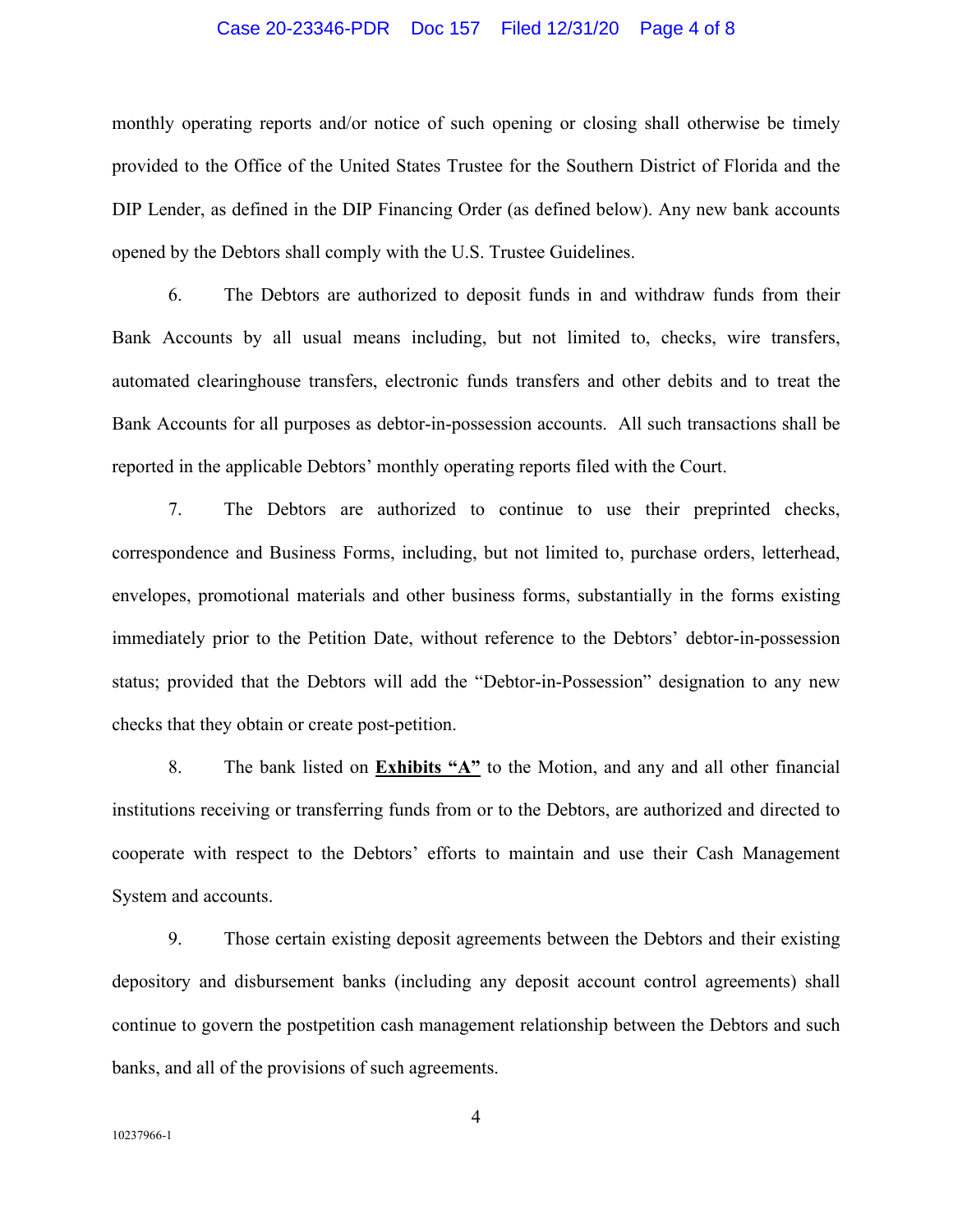# Case 20-23346-PDR Doc 157 Filed 12/31/20 Page 5 of 8

10. The Debtors may, without further order of this Court, implement changes to the cash management systems and procedures in the ordinary course of business pursuant to terms of those certain existing deposit agreements, including, without limitation, the opening and closing of bank accounts, subject to the notice provisions of paragraph 5 of this Order.

11. In the course of providing cash management services to the Debtors, each of the banks that maintain the Bank Accounts is authorized, without further order of this Court, to deduct the applicable fees and expenses consistent with the charges and practices that existed prepetition and associated with the nature of the deposit and cash management services rendered to the Debtors, whether arising prepetition or postpetition, from the appropriate accounts of the Debtors, and further, to charge-back to the appropriate accounts of the Debtors any amounts resulting from returned checks or other returned items, including returned items that result from wire transfers, ACH transactions, or other electronic transfers of any kind, regardless of whether such items were deposited or transferred prepetition or postpetition and regardless of whether the returned items relate to prepetition or post-petition items or transfers. Except as explicitly provided herein or in orders of the Court governing or authorizing the Debtors' use of the Senior Secured Lender's cash collateral, subject to Section 553 of the Bankruptcy Code, the bank that maintains the Bank Accounts, and any and all other financial institutions receiving or transferring funds from or to the Debtors, are prohibited from offsetting, affecting, freezing or otherwise impeding the Debtors' use of any funds in the Bank Accounts on account of, or by reason of, any claim (as defined in section 101(5) of the Bankruptcy Code) of any such bank against the Debtors that arose before the Petition Date.

12. Each of the banks that maintain the Bank Accounts are authorized to debit the Debtors' accounts in the ordinary course and consistent with prepetition practices, and without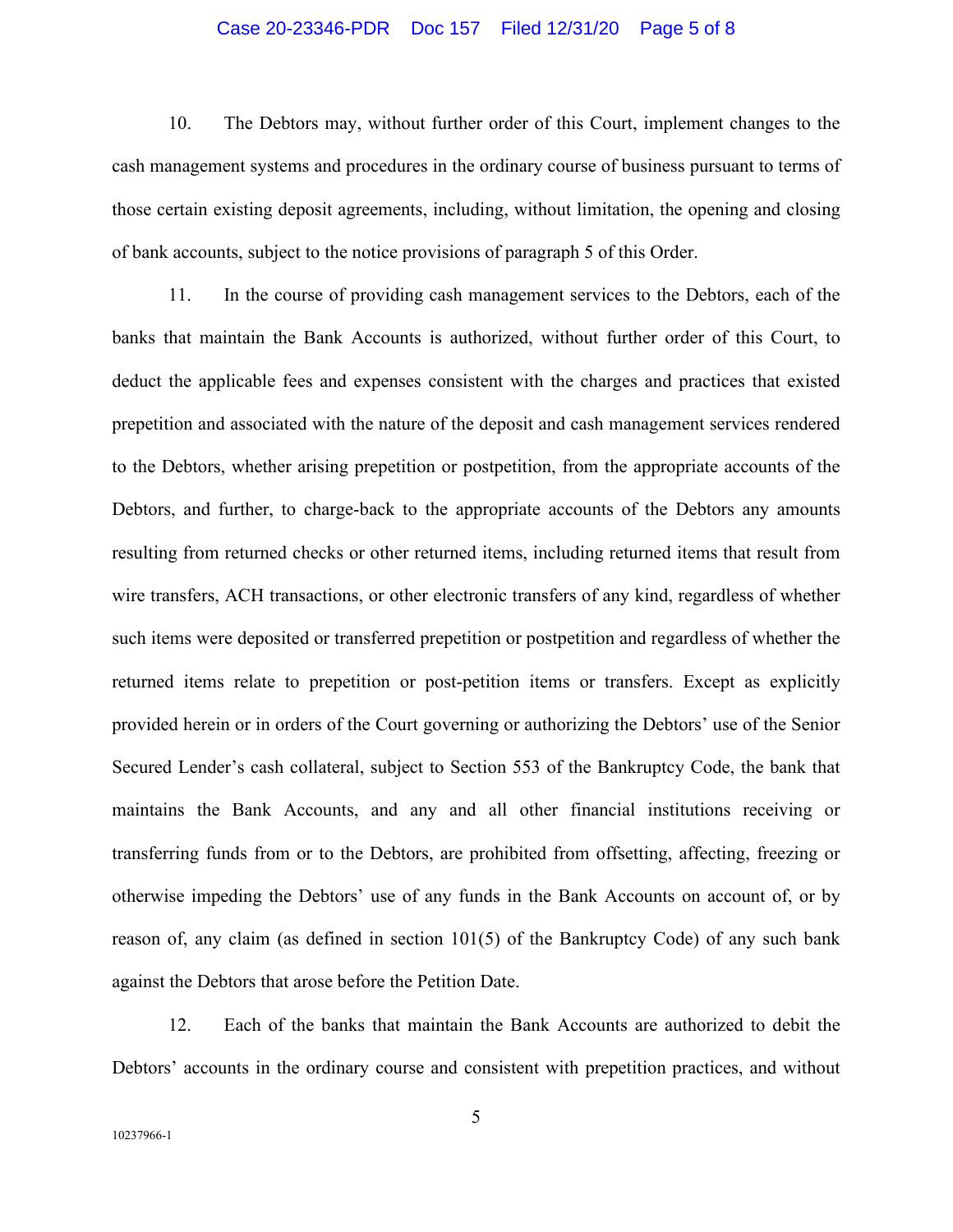## Case 20-23346-PDR Doc 157 Filed 12/31/20 Page 6 of 8

further order of this Court on account of (i) all checks drawn on the Debtors' accounts which are cashed at such bank's counters or exchanged for cashier's checks by the payees thereof prior to the Petition Date; (ii) all checks or other items deposited in one of Debtors' accounts with such bank prior to the Petition Date which have been dishonored or returned unpaid for any reason, together with any fees and costs in connection therewith, to the same extent the Debtors were responsible for such items prior to the Petition Date; (iii) all undisputed prepetition amounts outstanding as of the date hereof, if any, owed to any such bank as service charges for the maintenance of the cash management system; and (iv) all reversals, returns, refunds, and chargebacks of checks, deposited items, and other debits credited to Debtors' accounts after the Petition Date, regardless of the reason such item is returned or reversed (including, without limitation, for insufficient funds or a consumer's statutory right to reverse a charge).

13. The Debtors may, and do, authorize each bank, in their respective capacities as cash management service providers, consistent with prepetition practices, without the need for further order of this Court, to hold or otherwise set aside an amount of funds reasonably necessary to cover outstanding items and potential reversals, returns, refunds, or chargebacks of checks, deposited items, and other debits credited to Debtors' accounts and any fees and costs in connection therewith, and such bank may debit or setoff against such funds for any outstanding cash management liabilities owing to it in accordance with the existing deposit agreements and other cash management agreements between any Debtor and such bank, as applicable. All payments to such bank are authorized pursuant to this Paragraph 13 and all bank fees shall be accorded administrative expense status pursuant to section 503(b) of the Bankruptcy Code.

14. Any bank may rely upon the representations of the Debtors with respect to whether any check, draft, wire, or other transfer drawn or issued by the Debtors prior to the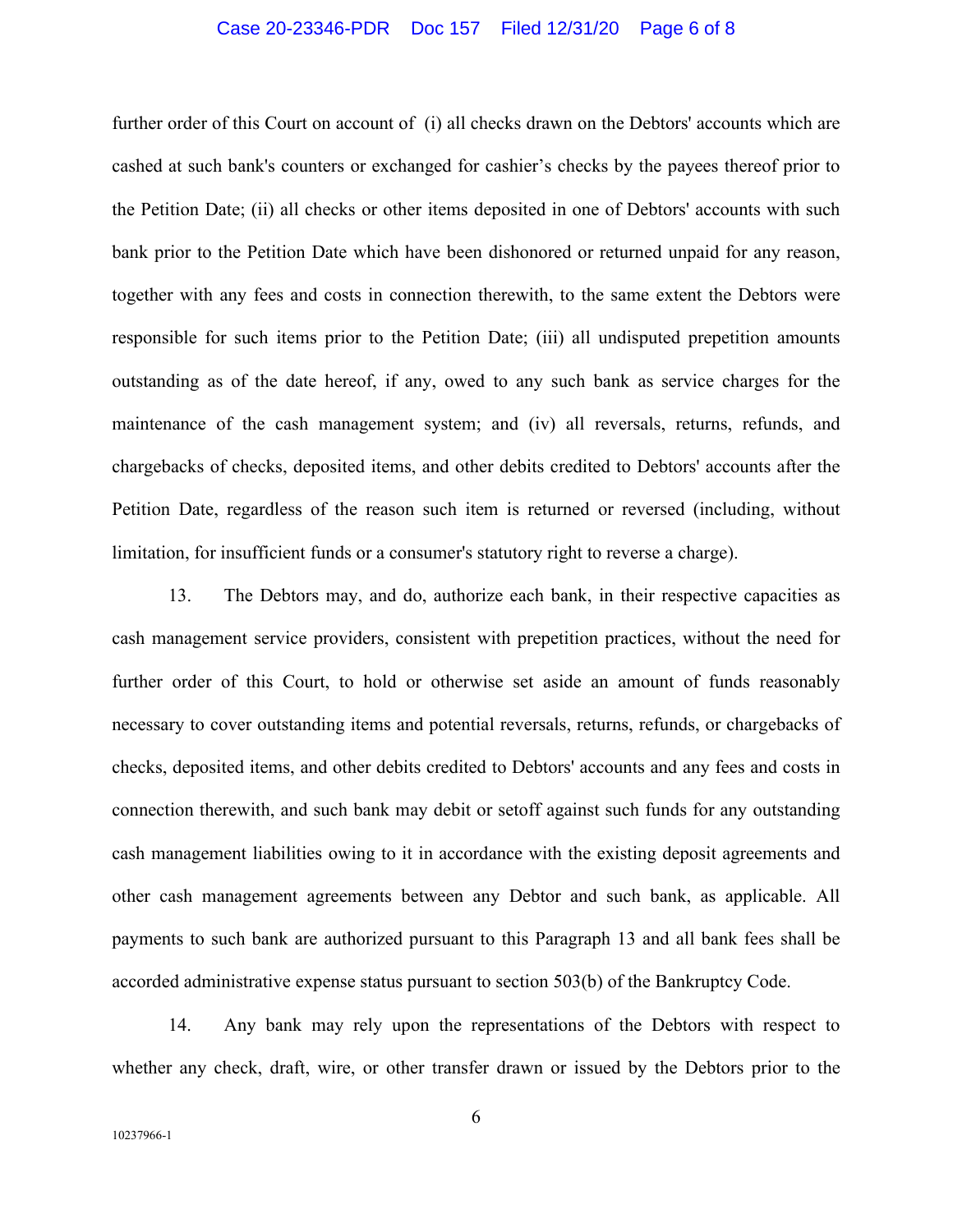## Case 20-23346-PDR Doc 157 Filed 12/31/20 Page 7 of 8

Petition Date should be honored pursuant to any order of this Court, and such bank shall not have any liability to any party for relying on such representations by the Debtors as provided for herein, and no bank that honors a prepetition check or other item drawn on any account that is the subject of this Order (a) at the direction of the Debtors, (b) in a good faith belief that this Court has authorized such prepetition check or item to be honored, or (c) as a result of an innocent mistake made despite implementation of customary item handling procedures, shall be deemed to be nor shall be liable to the Debtors, their estates, or any other party on account of such prepetition check or other item being honored postpetition, or otherwise deemed to be in violation of this Order.

15. For purposes of this Interim Order, the Debtors are authorized to deposit funds in accordance with their established deposit practices in effect as of the commencement of these chapter 11 cases and, to the extent that such deposit practices are not consistent with the requirements of section 345(b) of the Bankruptcy Code or the Guidelines for chapter 11 cases, such requirements are waived, on an interim basis, until the final hearing, without prejudice to the Debtors' right to seek a further waiver.

16. Notwithstanding the relief granted in this Order, any payment made by the Debtors pursuant to the authority granted herein shall be subject to and in compliance with any interim or final order entered by the Court approving the Debtors' entry into any post-petition debtor in possession financing facility (the "DIP Financing Order"). To the extent that there is any inconsistency between the terms of this Order and the DIP Financing Order, the terms of the DIP Financing Order shall control.

17. The Court shall conduct a final hearing (the "Final Hearing") on the Application on **January 28, 2021 at 1:30 p.m. by VIDEO CONFERENCE.**